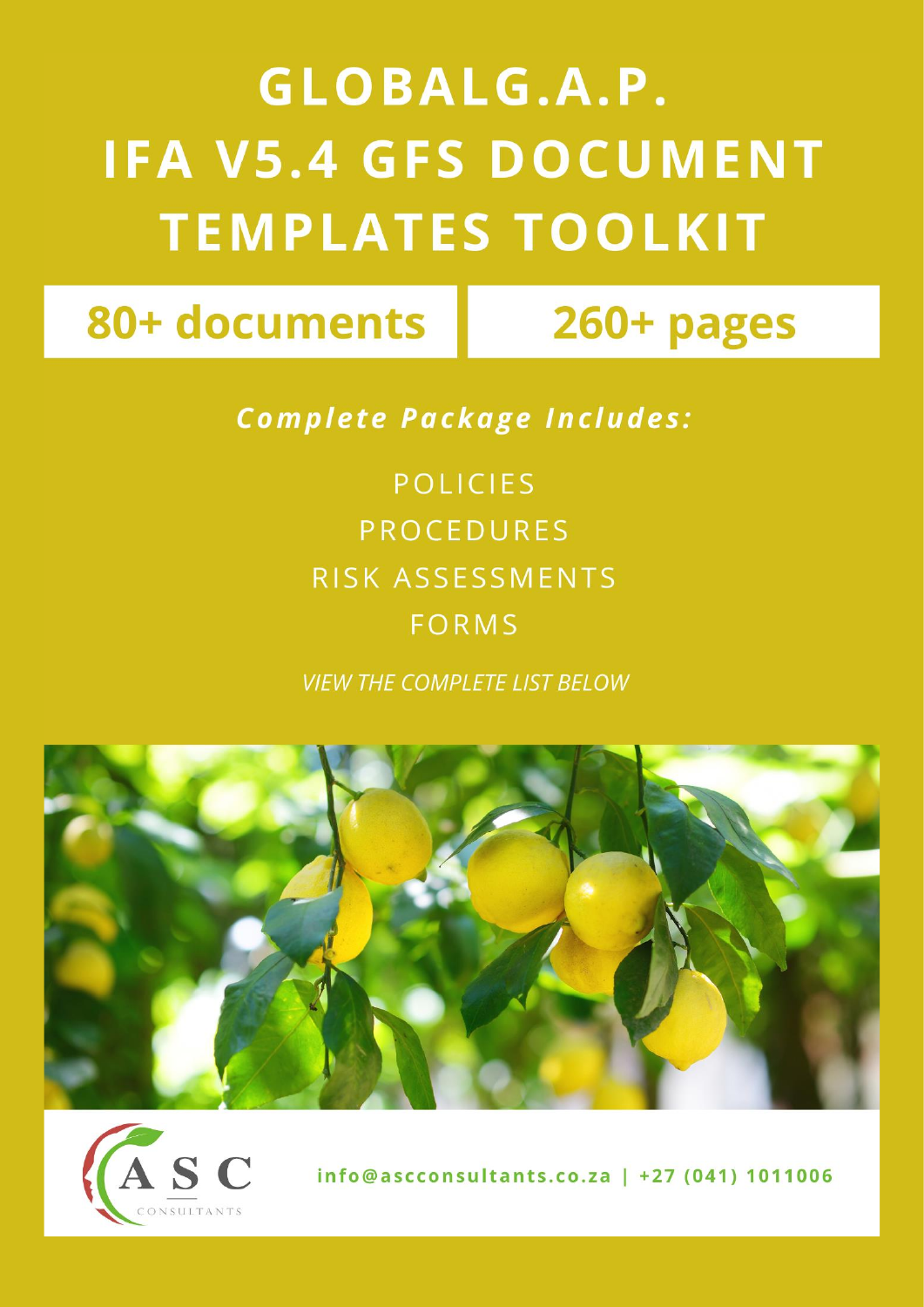## **GLOBALG.A.P IFA V5.4 GFS**

## **Food Safety Management System**

| <b>DOC NO</b>           | <b>DOCUMENT NAME</b>                                    | <b>DOCUMENT TYPE</b> | <b>PAGES</b>   |  |  |
|-------------------------|---------------------------------------------------------|----------------------|----------------|--|--|
| <b>PART 1: POLICIES</b> |                                                         |                      |                |  |  |
| GG001                   | <b>Farm Policy Statement</b>                            | Policy               | 3              |  |  |
| GG002                   | Farm Policy Statement - Achievements & Targets          | Policy               | $\overline{2}$ |  |  |
| GG003                   | Water and Irrigation Policy                             | Policy               | $\overline{2}$ |  |  |
| GG004                   | Code of Conduct and Hygiene Rules Policy                | Policy               | 5              |  |  |
| GG005                   | Non-GMO Foods Policy                                    | Policy               | 1              |  |  |
| GG006                   | Wildlife and Environmental Plan Policy Statement        | Policy               | 4              |  |  |
|                         | <b>PART 2: PROCEDURES</b>                               |                      |                |  |  |
| GG007                   | <b>Plant Protection Product Procedure</b>               | Procedure            | 4              |  |  |
| GG008                   | <b>Product Protection Procedure</b>                     | Procedure            | $\overline{2}$ |  |  |
| GG009                   | <b>Customer Complaints Procedure</b>                    | Procedure            | 2              |  |  |
| GG010                   | Product Recall and Incident Management Procedure        | Procedure            | 6              |  |  |
| GG011                   | <b>Training Procedure</b>                               | Procedure            | 3              |  |  |
| GG012                   | Employee Health, Safety and Welfare Procedure           | Procedure            | 10             |  |  |
| GG013                   | <b>Food Defense Procedure</b>                           | Procedure            | 4              |  |  |
| GG014                   | <b>Pest Control Procedure</b>                           | Procedure            | 3              |  |  |
| GG015                   | <b>Cleaning and Sanitation Procedure</b>                | Procedure            | 2              |  |  |
| GG016                   | Chemical Application, Handling and Safety Procedure     | Procedure            | 4              |  |  |
| GG017                   | Utilities Procedure (Efficient Use of Resources)        | Procedure            | 5              |  |  |
| GG018                   | <b>Corrective and Preventive Action Procedure</b>       | Procedure            | 4              |  |  |
| GG019                   | Maintenance & Engineering Procedure                     | Procedure            | 2              |  |  |
| GG020                   | MRL Maximum Residue Limit Monitoring                    | Procedure            | 6              |  |  |
| GG021                   | Wildlife and Landscape Conservation Enhancement<br>Plan | Procedure            | 2              |  |  |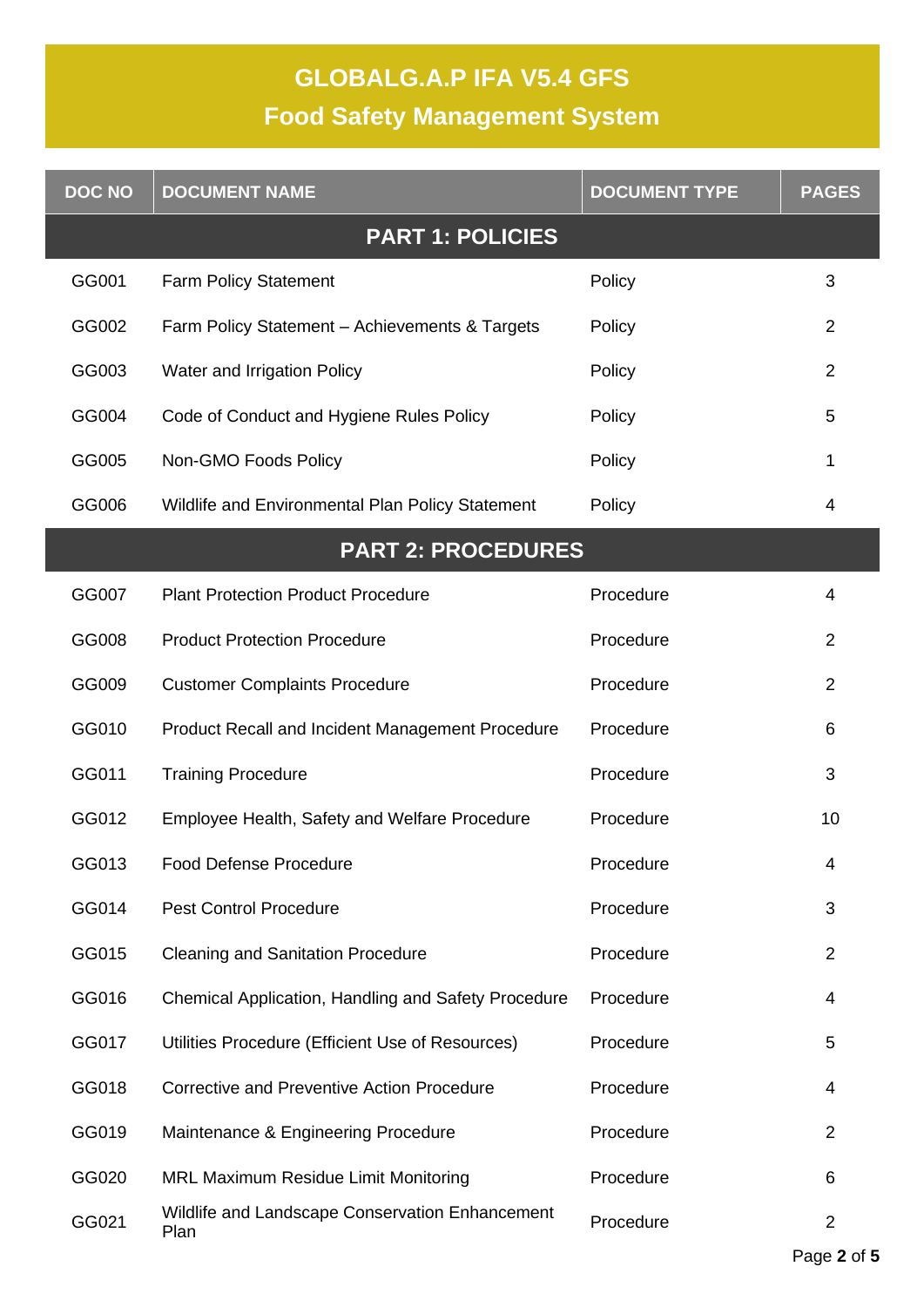| <b>DOC NO</b>        | <b>DOCUMENT NAME</b>                                                  | <b>DOCUMENT TYPE</b>      | <b>PAGES</b>   |  |  |
|----------------------|-----------------------------------------------------------------------|---------------------------|----------------|--|--|
| GG022                | Soil Safety Procedure                                                 | Procedure                 | 4              |  |  |
| GG023                | Distribution of Harvested Fruits Procedure                            | Procedure                 | 1              |  |  |
| GG024                | Purchasing and Outsourced Processes Procedure                         | Procedure                 | 4              |  |  |
|                      | <b>PART 3: RISK ASSESSMENTS</b>                                       |                           |                |  |  |
| GG025                | Waste and Pollution Identification Action Plan                        | <b>Risk Assessment</b>    | 3              |  |  |
| GG026                | <b>Health and Safety Risk Assessment</b>                              | <b>Risk Assessment</b>    | 4              |  |  |
| GG027                | Waste and Pollution Identification Action Plan<br>(Replaced by GG025) | <b>Risk Assessment</b>    |                |  |  |
| GG028                | <b>MRL Risk Assessment</b>                                            | <b>Risk Assessment</b>    | 3              |  |  |
| GG029                | <b>Irrigation Water Risk Assessment</b>                               | <b>Risk Assessment</b>    | 3              |  |  |
| GG030                | <b>HSE Risk Assessment Rating</b>                                     | <b>Rating Methodology</b> | 1              |  |  |
| GG031                | HSE Baseline Risk Assessment (Field Work)                             | <b>Risk Assessment</b>    | 28             |  |  |
| GG032                | <b>Equipment Analysis Risk Assessment</b>                             | <b>Risk Assessment</b>    | 59             |  |  |
| GG033                | <b>Hazardous Chemical Substances Risk Assessment</b>                  | <b>Risk Assessment</b>    | 6              |  |  |
| GG034                | <b>Orchard Risk Assessment</b>                                        | <b>Risk Assessment</b>    | $\overline{2}$ |  |  |
| GG035                | <b>Hazardous Material Risk Assessment</b>                             | <b>Risk Assessment</b>    | $\overline{2}$ |  |  |
| GG036                | <b>Water Safety Risk Assessment</b>                                   | <b>Risk Assessment</b>    | $\overline{2}$ |  |  |
| GG037                | <b>Crop Growing Hazard Analysis</b>                                   | <b>Risk Assessment</b>    | 5              |  |  |
| GG038                | Food Hygiene Risk Assessment (During Picking and<br>Transport)        | <b>Risk Assessment</b>    | 5              |  |  |
| GG039                | <b>Food Defense Risk Assessment</b>                                   | <b>Risk Assessment</b>    | 11             |  |  |
| <b>PART 4: FORMS</b> |                                                                       |                           |                |  |  |
| GG040                | Daily Hygiene, Cleaning and Allocated Equipment<br><b>Checklist</b>   | Form                      | 1              |  |  |
| GG041                | Illness and Treatment Reporting Register (Example 1)                  | Form                      | 1              |  |  |
| GG042                | Illness Reporting Register (Example 2)                                | Form                      | 1              |  |  |
| GG043                | <b>Master Chemicals List</b>                                          | Form                      | 1              |  |  |
| GG044                | <b>Training Attendance Register</b>                                   | Form                      |                |  |  |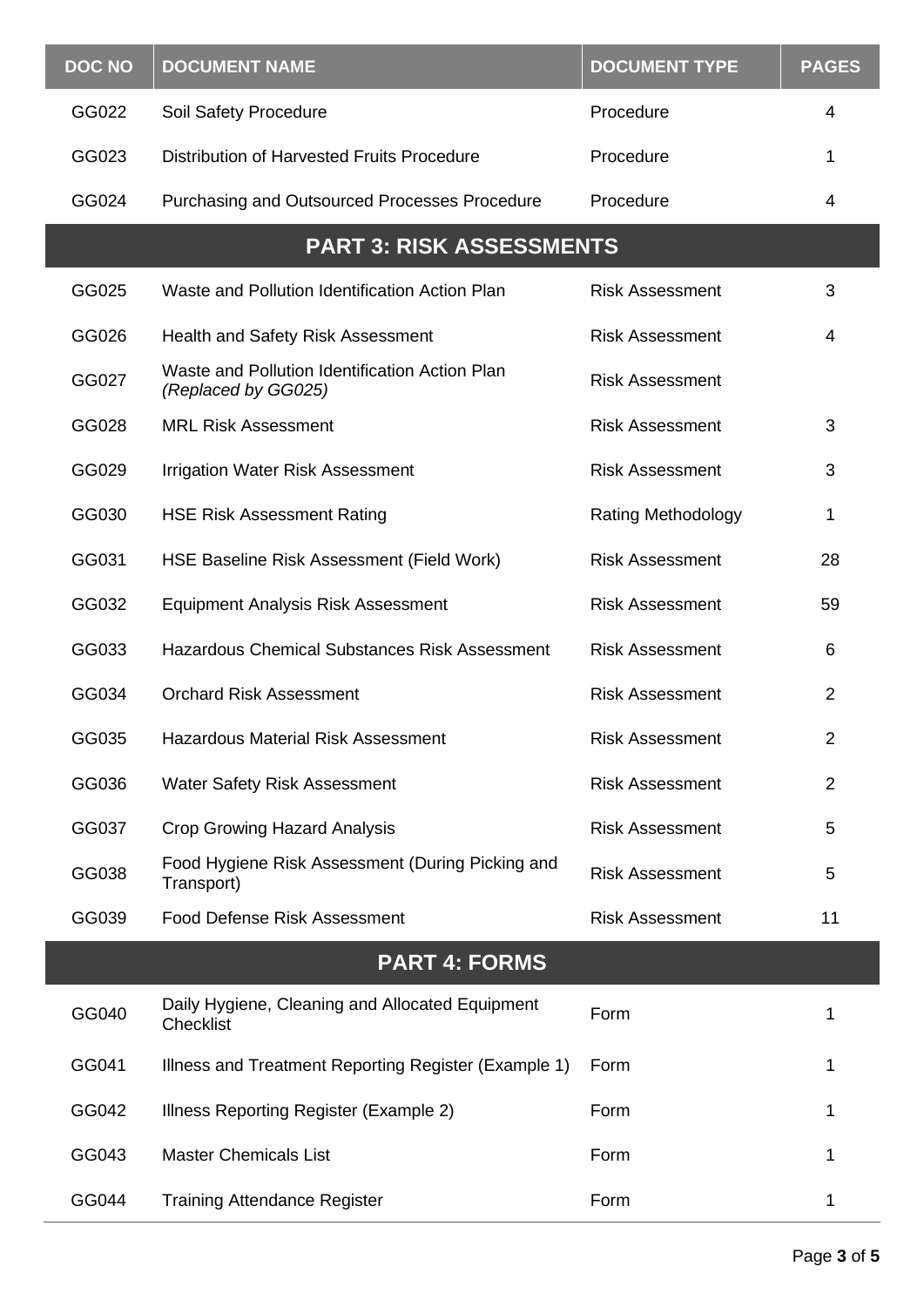| <b>DOC NO</b> | <b>DOCUMENT NAME</b>                                | <b>DOCUMENT TYPE</b> | <b>PAGES</b>   |
|---------------|-----------------------------------------------------|----------------------|----------------|
| GG045         | <b>Spraying Equipment Calibration Record</b>        | Form                 | 1              |
| GG046         | <b>Fertilizer Application Form</b>                  | Form                 | 1              |
| GG047         | <b>Calibration Schedule</b>                         | Form                 | 1              |
| GG048         | Daily Crop Monitoring Report                        | Form                 |                |
| GG049         | <b>Toilet Cleaning Record</b>                       | Form                 | 1              |
| GG050         | Vehicle Equipment Maintenance Schedule              | Form                 | 1              |
| GG051         | <b>Sick Leave Register</b>                          | Form                 | 1              |
| GG052         | Disposal of Chemical Containers Form                | Form                 |                |
| GG053         | <b>Customer Notification Recall Form</b>            | Form                 | 1              |
| GG054         | Non-conformance Register                            | Form                 | 1              |
| GG055         | <b>Corrective Action Report</b>                     | Form                 | 1              |
| GG056         | Corrective and Preventative Action Form             | Form                 | 1              |
| GG057         | <b>Corrective Action Register</b>                   | Form                 |                |
| GG058         | Soil Moisture Measurement Record                    | Form                 |                |
| GG059         | Soil Moisture Test Form                             | Form                 |                |
| GG060         | Traceability and Identification Form                | Form                 | 1              |
| GG061         | <b>PPE Issuing Register</b>                         | Form                 | 1              |
| GG062         | <b>First Aider Appointment Letter</b>               | Letter               |                |
| GG063         | Health and Safety Representative Appointment Letter | Letter               | 1              |
| GG064         | <b>Environmental Officer Appointment Letter</b>     | Letter               | 1              |
| GG065         | Food Safety Meeting Agenda                          | Form                 | $\overline{2}$ |
| GG066         | Health and Safety Meeting Agenda                    | Form                 | 3              |
| GG067         | <b>Complaint Register</b>                           | Form                 | 1              |
| GG068         | Bin Integrity and Cleanliness Checklist             | Form                 |                |
| GG069         | Fertilizer Inventory Register                       | Form                 |                |
| GG070         | <b>Chemical Inventory Register</b>                  | Form                 | 1              |